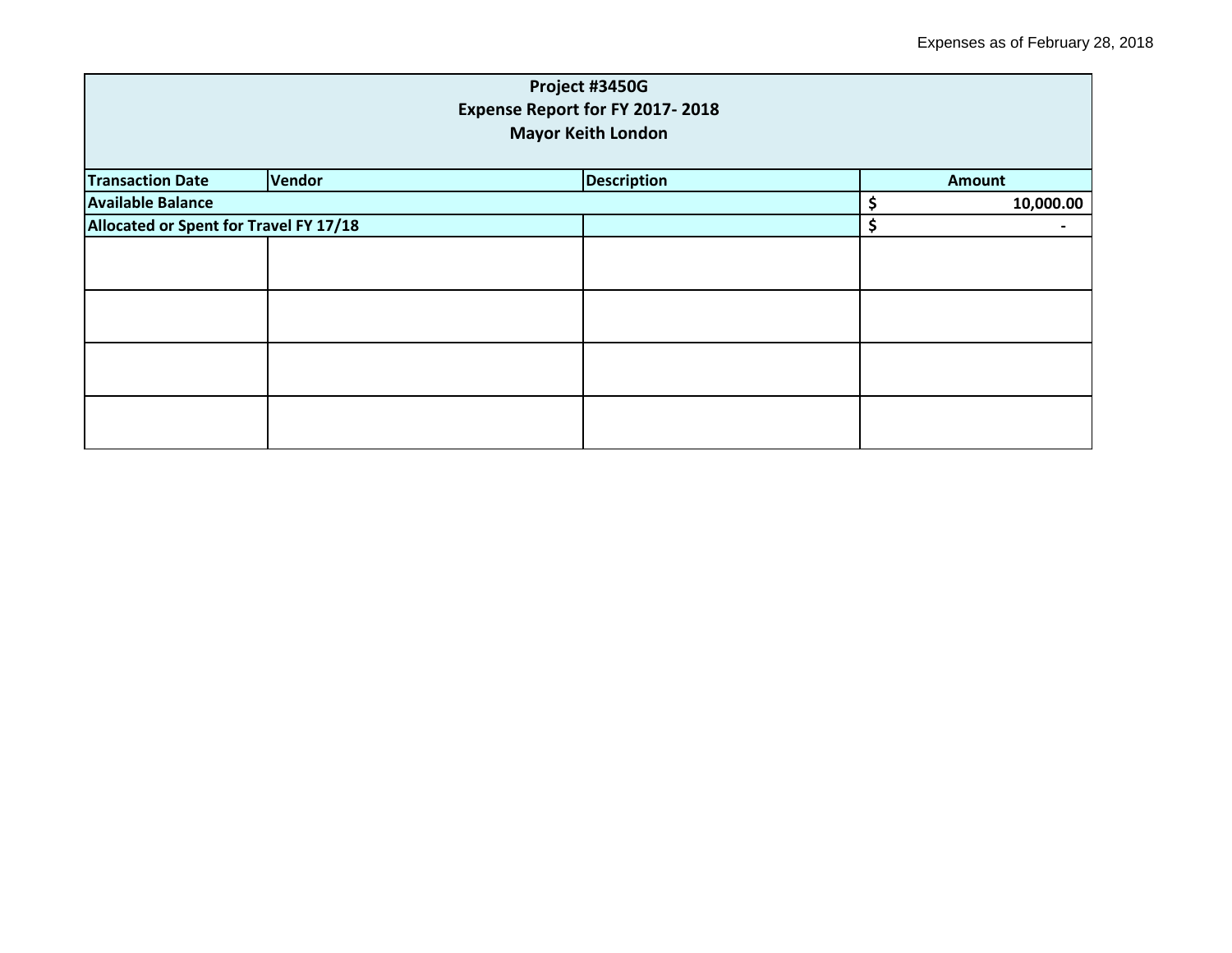|                         |                                         | Project #3450E                                   |               |          |
|-------------------------|-----------------------------------------|--------------------------------------------------|---------------|----------|
|                         |                                         | <b>Expense Report for FY 2017-2018</b>           |               |          |
|                         |                                         | <b>Vice Mayor Michele Lazarow</b>                |               |          |
|                         |                                         |                                                  |               |          |
| <b>Transaction Date</b> | <b>Vendor</b>                           | <b>Description</b>                               | <b>Amount</b> |          |
| Available Balance       |                                         |                                                  | \$            | 8,673.25 |
|                         | Allocated or Spent for Travel FY 17/18  |                                                  | \$            | 1,326.75 |
|                         |                                         |                                                  |               |          |
|                         |                                         | Hotel - 'Trip to Tallahassee, Fl. For            |               |          |
| 10/23/2017              | Aloft Tallahassee Downtown Hotel        | <b>Preemption &amp; CRA Issues</b>               | \$            | 525.39   |
|                         |                                         | <b>Credit for tax- Hotel Charges for Trip to</b> |               |          |
|                         |                                         | Tallahassee, FL - For Preemption & CRA           |               |          |
| 10/23/2017              | <b>Aloft Tallahassee Downtown Hotel</b> | <b>Issues</b>                                    | \$            | (43.38)  |
|                         |                                         | <b>Expenses - 'Trip to Tallahassee, Fl. For</b>  |               |          |
| 11/16/2017              | <b>Aloft Tallahassee Downtown Hotel</b> | <b>Preemption &amp; CRA Issues</b>               | \$,           | 844.74   |
|                         |                                         |                                                  |               |          |
|                         |                                         |                                                  |               |          |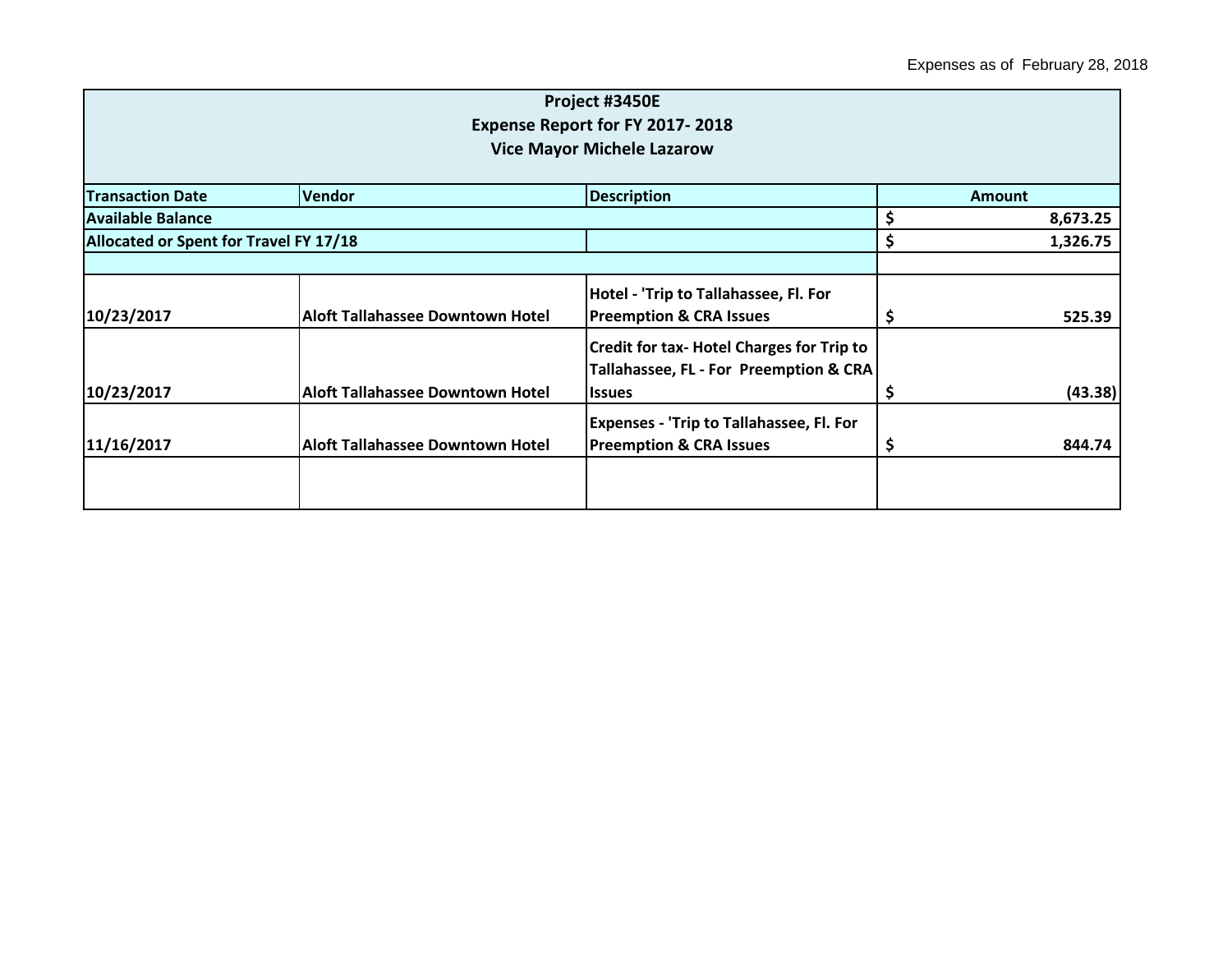|                                               |                                                                                                                                                 | Project #3450H                                                        |               |          |
|-----------------------------------------------|-------------------------------------------------------------------------------------------------------------------------------------------------|-----------------------------------------------------------------------|---------------|----------|
|                                               |                                                                                                                                                 | Expense Report for FY 2017-2018<br><b>Commissioner Annabelle Taub</b> |               |          |
|                                               |                                                                                                                                                 |                                                                       |               |          |
| <b>Transaction Date</b>                       | <b>Vendor</b>                                                                                                                                   | <b>Description</b>                                                    | <b>Amount</b> |          |
| <b>Available Balance</b>                      |                                                                                                                                                 |                                                                       | \$            | 9,545.55 |
| <b>Allocated or Spent for Travel FY 17/18</b> |                                                                                                                                                 | \$<br>454.45                                                          |               |          |
|                                               | <b>ICSC - International Councel</b>                                                                                                             |                                                                       |               |          |
| 10/24/2017                                    | <b>Shipping Center</b>                                                                                                                          | Membership                                                            | \$            | 100.00   |
| 10/24/2017                                    | <b>ICSC- South Florida Idea Exchange</b>                                                                                                        | <b>Full Program</b>                                                   | \$            | 95.00    |
|                                               | <b>Lorman Education Services -</b><br>Webinar- Dealing with the impact of<br><b>Foreclosures on Municipalities and</b>                          |                                                                       |               |          |
| 11/17/2017                                    | <b>Communites</b>                                                                                                                               | Webinar                                                               | \$            | 99.00    |
| 11/17/2017                                    | <b>Lorman Education Services -</b><br><b>Revitalize Blighted Properties with</b><br><b>Land Banks</b>                                           | Webinar                                                               | \$            | 79.20    |
| 12/7/2017                                     | <b>Lorman Education Services - Social</b><br><b>Media for Government Agencies:</b><br>How to successfully Connect with<br><b>Your Community</b> | <b>Audio &amp; Reference Manual</b>                                   | \$            | 81.25    |